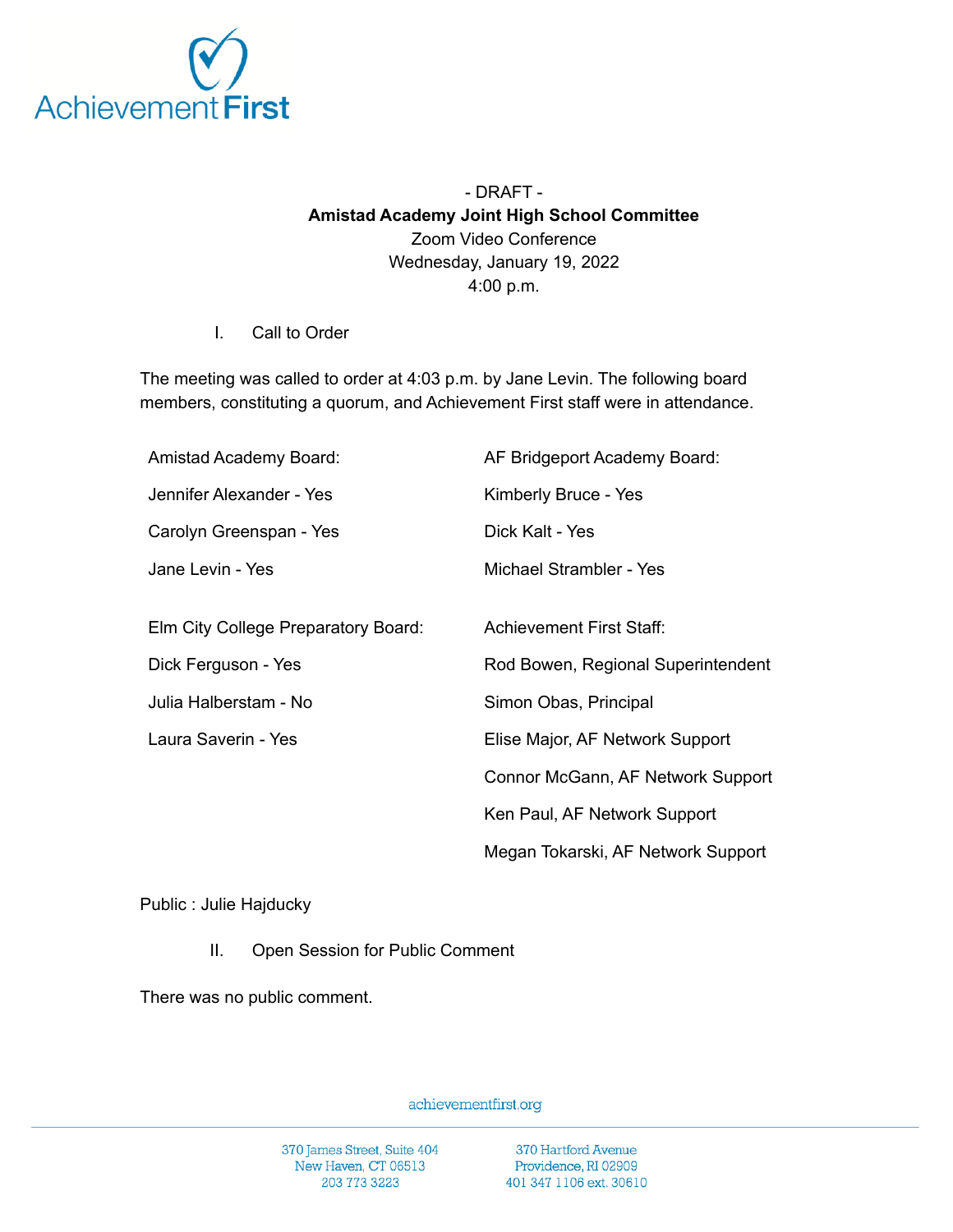

## III. Approve Meeting Minutes

RESOLVED, the Amistad Academy Joint High School Committee hereby approves the meeting minutes from November 3, 2021.

Motion by Dick Ferguson Seconded by Laura Saverin All in favor

- IV. Discussion and Business
	- A. School Report

Simon Obas gave a Principal report about AF Amistad High. It is a challenging year as the pandemic continues. The school is experiencing a daily average of approximately 12 adults out due to illness or childcare issues, but a combination of the leadership team, other teachers, and building subs have been able to successfully provide coverage and keep AF Amistad High from having to switch to remote learning due to insufficient staffing. The school is also considering asking for parent volunteers to provide additional supervision and non-instructional coverage. Mr. Obas is constantly looking for ways to give teachers who are providing extra coverage some time back, including substituting some professional development time with teacher prep time.

● Rod Bowen emphasized that Mr. Obas's strong leadership has led to high engagement and a willingness among the staff to do whatever is needed to keep school in person.

The talent pipeline is another ongoing challenge. AF Amistad High has been unable to hire SPED teachers for all open positions and is also short a college counselor, a music teacher, and a classroom teacher. Mr. Obas was recently able to hire chemistry, computer science, and world languages teachers.

● Jane Levin asked if teachers are providing coverage across subject areas. Mr. Obas reported that teachers who are out are still uploading coursework to Google Classroom, so students can continue working even when the teacher providing coverage does not have experience or expertise in the subject area.

Mr. Obas shared that 152 out of 161 seniors have applied to a four-year college. Twenty-three seniors applied Early Decision, and 12 were accepted, eight deferred, and three not accepted. There are also 25 seniors applying to two-year colleges, in addition to a four-year option, as well as a few to trade schools. AF Amistad High's priority over the next few months is supporting seniors and their families to submit deposits and

achievementfirst.org

370 James Street, Suite 404 New Haven, CT 06513 203 773 3223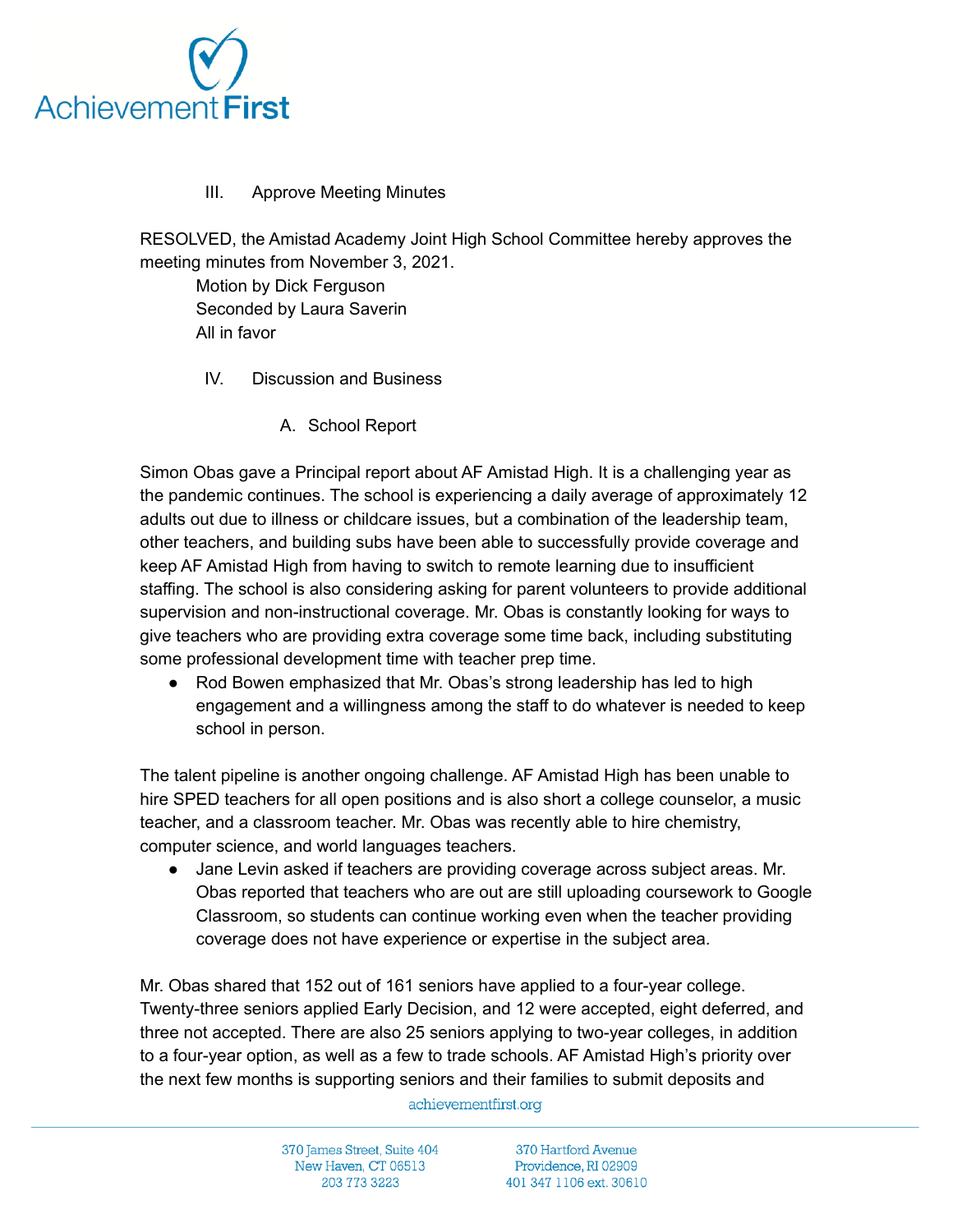

finalize financial aid, respond to requests for supplemental application information, set up profiles with AF's alumni counselors, and of course, make sure students are passing their remaining high school courses.

• Jane Levin asked about the status of SAT testing and student performance on the exam. Mr. Obas said that students have taken and will continue taking the SAT, even if colleges are not requiring it during the pandemic, and student performance on the exam has been variable.

Mr. Obas reported that winter sports at AF Amistad High are underway, including undefeated boys and girls basketball teams, as well as after school clubs. The school is preparing for a student-led Black History Month celebration coming up in February. Mr. Obas is trying to find other ways to increase social time for students while maintaining COVID safety protocols.

Mr. Obas announced that AF Amistad High received recognition earlier today from the College Board for having a comparatively high number of girls enrolled in STEM courses.

Dick Kalt asked about busing, and Mr. Obas said it has gotten drastically better and more timely since the fall.

B. Financial Report

Laura Saverin reviewed AF Amistad High's year-to-date financial statements through November 3, 2021, reporting that some additional revenue - the school is slightly overenrolled and understaffed - is being offset by a decrease in philanthropy and some higher spending in a few areas, so that the overall budget and projections remain largely unchanged.

Ms. Saverin explained a shift in AF Amistad High's ESSER spending plans, namely pushing back some program spending, such as tutoring, to Year 2 (2022-23) due to limited staff/capacity and allocating more Year 1 (2021-22) funds to operations and staff retention efforts.

RESOLVED, the Amistad Academy Joint High School Committee hereby approves the financial report as presented.

Motion by Dick Kalt Seconded by Carolyn Greenspan All in favor

achievementfirst.org

370 James Street, Suite 404 New Haven, CT 06513 203 773 3223